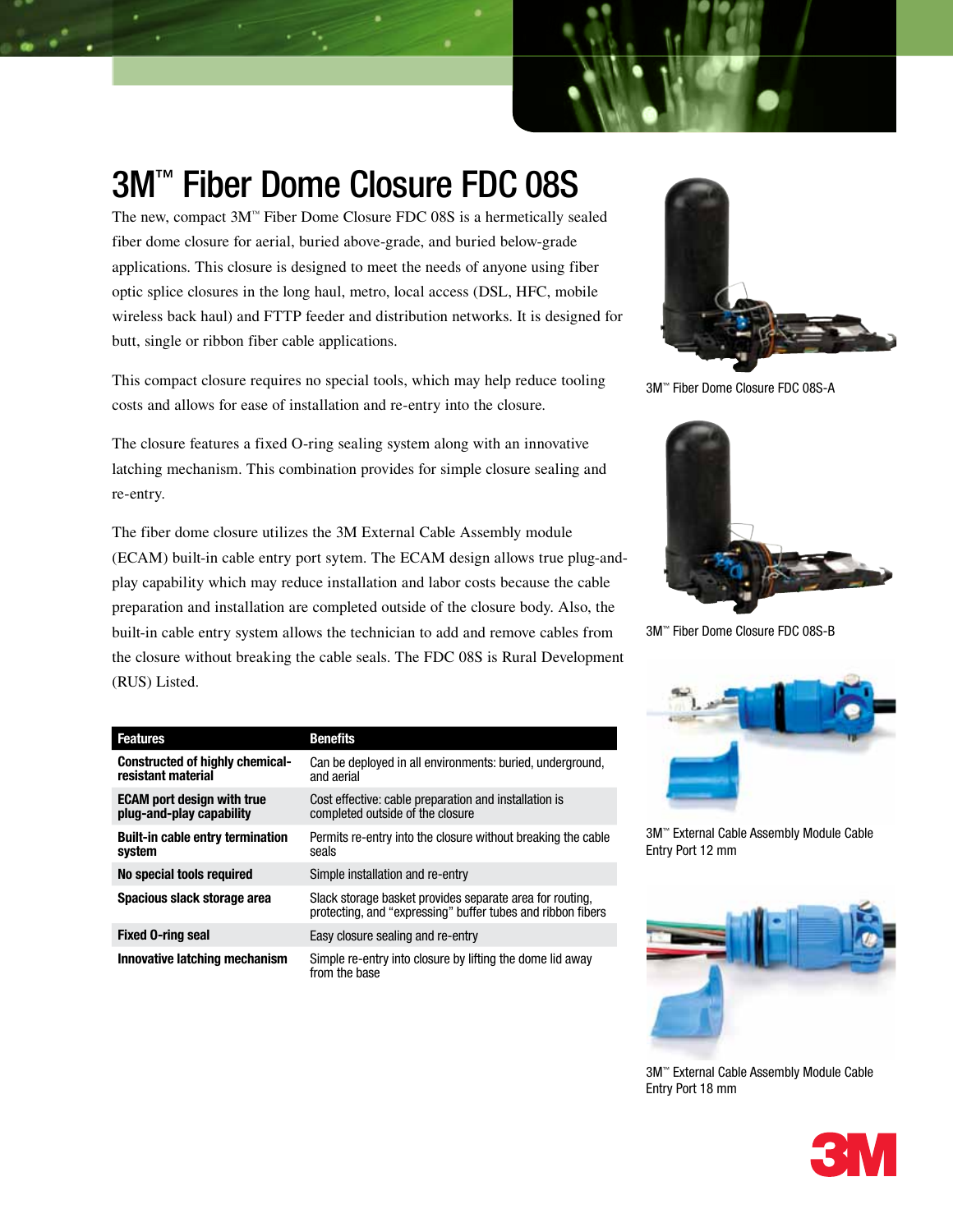## 3M™ Fiber Dome Closure FDC 08S



### Specifications

|                                                       | <b>3M Fiber Dome FDC 08S-B</b>                                                                                                                                               | 3M Fiber Dome FDC 08S-A                                                                                                                                                               |
|-------------------------------------------------------|------------------------------------------------------------------------------------------------------------------------------------------------------------------------------|---------------------------------------------------------------------------------------------------------------------------------------------------------------------------------------|
| <b>Dimensions</b><br>$(L \times H \times W)$ mm (in.) | 539 x 182 x 5.1<br>$(21.2 \times 7.2 \times 6.0)$                                                                                                                            | 539 x 182 x 5.1<br>$(21.2 \times 7.2 \times 6.0)$                                                                                                                                     |
| <b>Cable Entry Ports &amp; Cable Size</b>             | Round ports: 3<br>1: 4 - 12 mm (0.15 - 0.47 in.) O.D.<br>$2: 5 - 18$ mm (0.20 - 0.71 in.) O.D.<br>Oval ports: 1 for 2 express cables<br>$6.5 - 27$ mm (0.26 - 1.06 in.) O.D. | Round ports: 8<br>Round Cable 4 - 12 mm (0.15 - 0.47 in.) O.D.<br>Flat Cable 8.5 x 4.3 mm (0.33 x 0.17 in.)<br>Oval ports: 1 for 2 express cables<br>8 - 20 mm (0.31 - 0.79 in.) O.D. |
| <b>Grounding</b>                                      | No. of feed-thru ground studs: 0, 3 or 5<br>Additional grounding hardware<br>to be purchased separately                                                                      | No. of feed-thru ground studs: 0 or 1<br>Additional grounding hardware<br>to be purchased separately                                                                                  |
| <b>Flash Test</b>                                     | 5.8 PSI max                                                                                                                                                                  | 5.8 PSI max                                                                                                                                                                           |



3M<sup>™</sup> Fiber Dome Closure FDC 08S-B port layout 3M<sup>™</sup> Fiber Dome Closure FDC 08S-A port layout

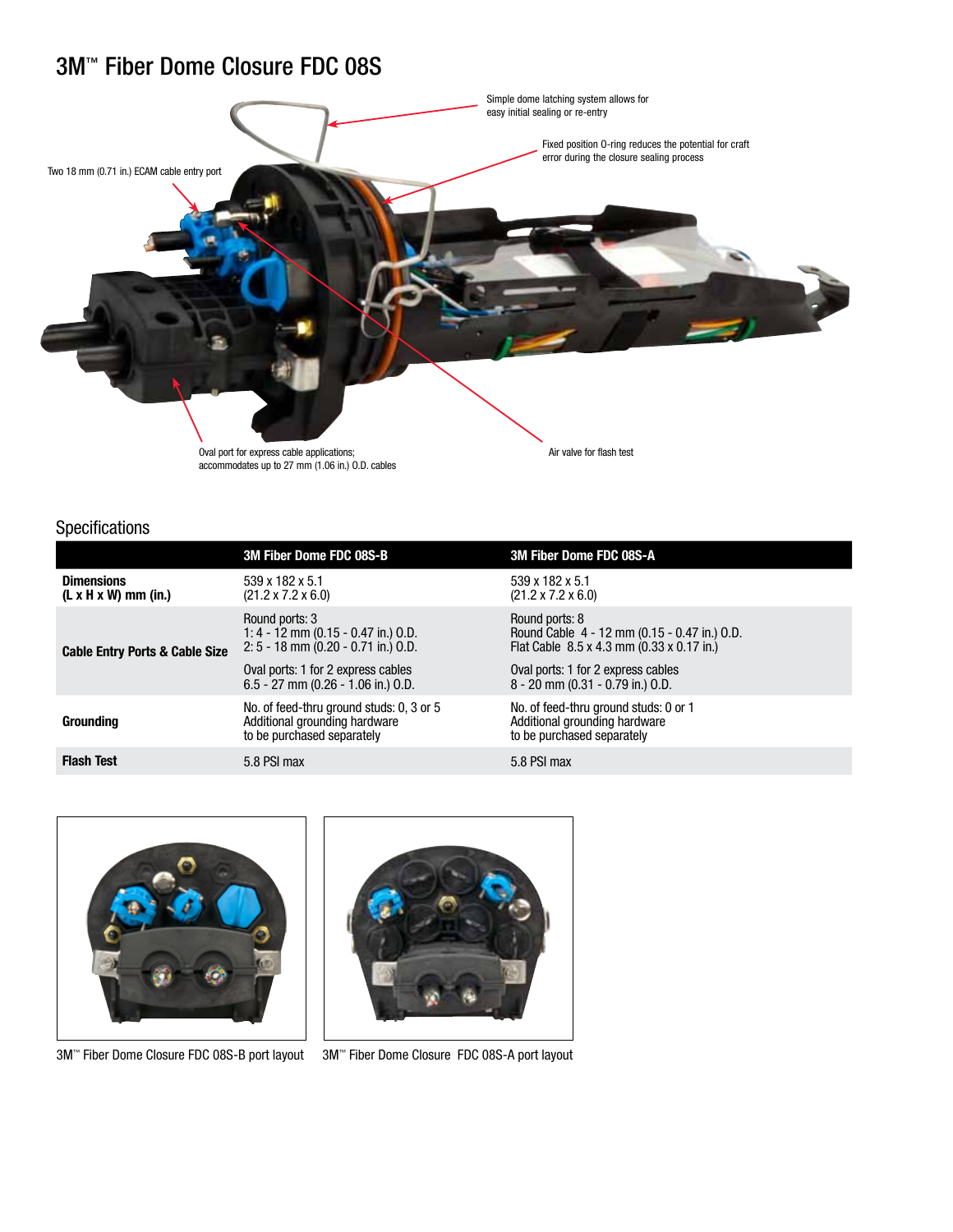# 3M™ Fiber Dome Closure FDC 08S Splice Capacity

|                       |                                                                         |                                             |                                              | <b>FDC 08S-B</b>    |                                         | <b>FDC 08S-A</b>    |                                         |
|-----------------------|-------------------------------------------------------------------------|---------------------------------------------|----------------------------------------------|---------------------|-----------------------------------------|---------------------|-----------------------------------------|
| <b>Product Number</b> | <b>Product Description</b>                                              | <b>Splices Accommodated</b>                 | <b>Splice</b><br><b>Capacity</b><br>per Tray | Max no.<br>of Trays | Max<br><b>Splice</b><br><b>Capacity</b> | Max no.<br>of Trays | Max<br><b>Splice</b><br><b>Capacity</b> |
|                       |                                                                         | Single fusion (45 or 60 mm)                 | 24                                           | 4                   | 96                                      | 4                   | 96                                      |
| 2538-24-SF/72-MF      | Stackable splice tray, fiber<br>entry/exit at any corner of<br>the tray | Single mechanical<br>(3M™ Fibrlok™ Splice)* | 12                                           | 4                   | 48                                      | 4                   | 48                                      |
|                       |                                                                         | Mass fusion                                 | 72                                           | 4                   | 288                                     | 4                   | 288                                     |
| 2539-12-SF            | <b>Hinged Splice Tray</b>                                               | Single fusion (45 or 60 mm)                 | 12                                           | 6                   | 72                                      | $6\phantom{1}6$     | 72                                      |
|                       |                                                                         | Single fusion (45 or 60 mm)                 | 12                                           | 4                   | 48                                      | 4                   | 48                                      |
| 2540-12-SF/36-MF      | <b>Hinged Splice Tray</b>                                               | Single mechanical<br>(3M™ Fibrlok™ Splice)* | 6                                            | 4                   | 24                                      | 4                   | 24                                      |
|                       |                                                                         | <b>Mass fusion</b>                          | 36                                           | 4                   | 144                                     | 4                   | 144                                     |



### **Ordering Information**

| <b>Product Number</b> | <b>Product Description</b>                                                                                                                                                  | <b>Stock Number</b> | <b>Minimum Order</b> |
|-----------------------|-----------------------------------------------------------------------------------------------------------------------------------------------------------------------------|---------------------|----------------------|
| FDC-08S-A-N0N-01A-A   | Fiber dome closure with one 20 mm double cable port, eight 12 mm ECAM ports,<br>one 2538 tray, one ground stud                                                              | 80-6113-3086-3      |                      |
| FDC-08S-B-N10-01A-C   | Fiber dome closure with one 27 mm double cable port, two 18 mm and one 12<br>mm ECAM cable ports, one 12 mm ECAM cable entry port kit, one 2538 tray, three<br>ground studs | 80-6113-8027-2      |                      |
| FDC-08S-B-N00-02B-E   | Fiber dome closure with one 27 mm double cable port, two 18 mm and one<br>12 mm ECAM cable ports, no ECAM cable entry port kits, two 2539 trays,<br>five ground studs       | 80-6113-8028-0      |                      |
| FDC-08S-B-N02-01A-C   | Fiber dome closure with four 18 mm and one 12 mm ECAM cable ports, two 18<br>mm ECAM cable entry port kits, one 2538 tray, three ground studs                               | 80-6113-2205-0      |                      |
| FDC-08S-B-N00-01A-N   | Fiber dome closure with one 27 mm double cable port, two 18 mm and one<br>12 mm ECAM cable entry ports, no ECAM cable entry port kits, one 2538 tray,<br>no ground stud     | 80-6113-8026-4      |                      |
| FDC-08S-B-N00-01A-C   | Fiber dome closure with one 27 mm double cable port, two 18 mm and one<br>12 mm ECAM cable entry ports, no ECAM cable entry port kits, one 2538 tray,<br>three ground studs | 80-6113-3477-4      |                      |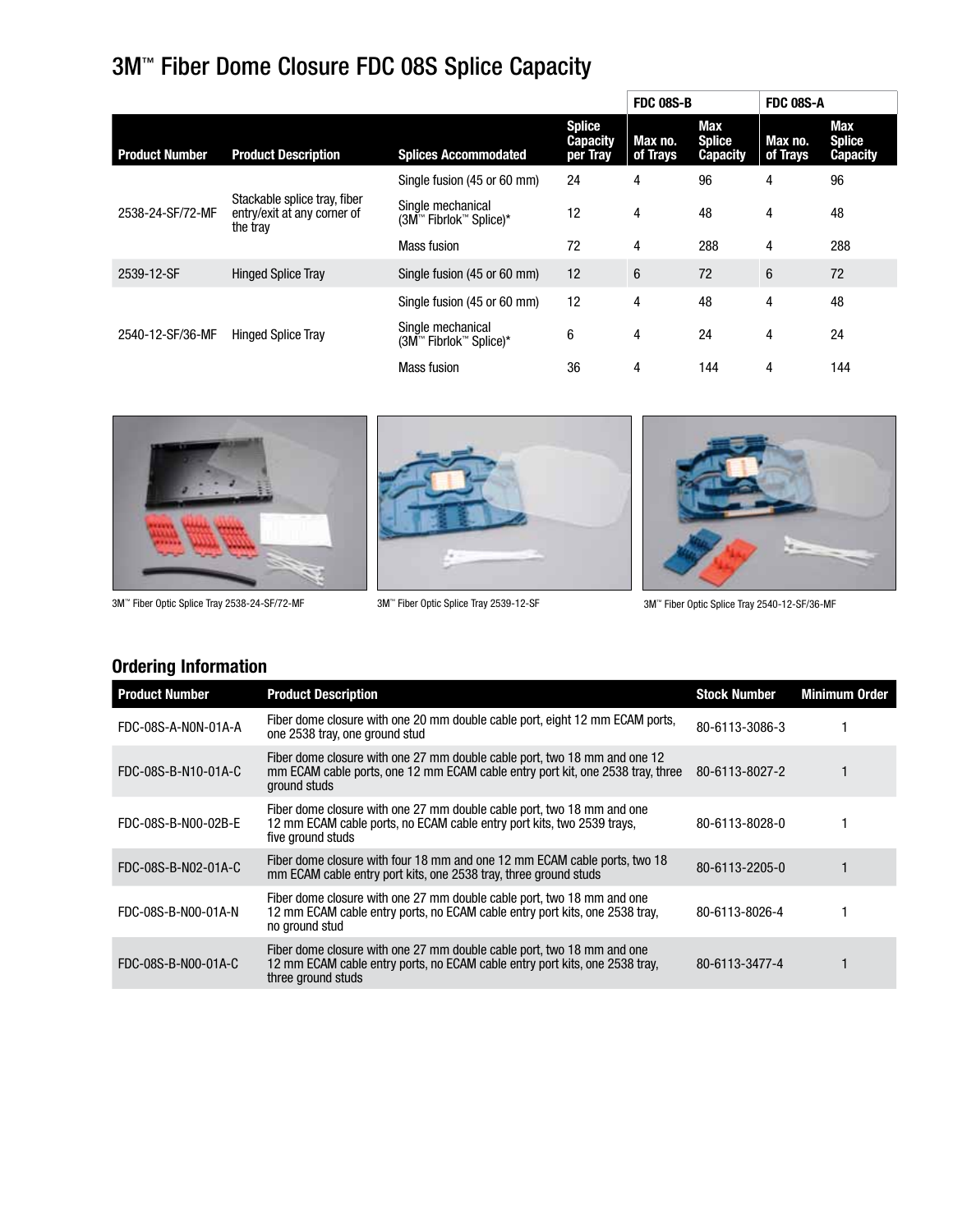# 3M™ Fiber Dome Closure - FDC Configuration Guide

|                        |                                 | <b>FDC</b>                                                                                             |  |  | XXX - X - XXX - XXX - X - XX - X |                            |                          |                                                  |
|------------------------|---------------------------------|--------------------------------------------------------------------------------------------------------|--|--|----------------------------------|----------------------------|--------------------------|--------------------------------------------------|
|                        |                                 |                                                                                                        |  |  |                                  |                            |                          |                                                  |
| <b>FIBER DOME SIZE</b> |                                 |                                                                                                        |  |  |                                  |                            |                          |                                                  |
| <b>08M</b>             |                                 |                                                                                                        |  |  |                                  |                            |                          | <b>SPECIAL FEATURES</b>                          |
| <b>08S</b>             |                                 | 15.2" x 7.2" x 6.0" (385.0mm x 182.0mm x 151.0mm)<br>21.2" x 7.2" x 6.0" (539.0mm x 182.0mm x 151.0mm) |  |  |                                  |                            |                          | C<br>Armored, Central Tube Cable                 |
| <b>10S</b>             |                                 | 21.6" x 10.1" (547.8 mm x 255.0 mm)                                                                    |  |  |                                  |                            |                          | <b>GROUNDING KITS</b>                            |
| <b>12S</b>             |                                 | 25.8" x 12.1" (654.0 mm x 306.0 mm)                                                                    |  |  |                                  |                            | $0 - 8$                  | # of grounding kits                              |
|                        |                                 |                                                                                                        |  |  |                                  |                            |                          | <b>TYPE OF GROUND KIT</b>                        |
|                        |                                 | FIBER DOME CLOSURE BASE PORT CONFIGURATION                                                             |  |  |                                  |                            | C                        | 4460-D with #6 ground wire                       |
| A                      |                                 | 8-12mm ECAM port & 1-20mm double cable port & kit for FDC 08S-A & FDC 08M-A                            |  |  |                                  |                            | D                        | 4460-D/FO with #6 ground wire                    |
| B                      |                                 | 2-18mm ECAM ports, 1-12mm ECAM port & 1-27mm double cable port & kit for FDC 08S-B                     |  |  |                                  |                            |                          |                                                  |
| C                      |                                 | 4-18mm ECAM ports, 1-12mm ECAM port for FDC 08S-C                                                      |  |  |                                  |                            | <b>GROUND LUGS</b>       |                                                  |
| D                      |                                 | 5-18mm ECAM ports & 1-27mm double cable port & kit for FDC 10S                                         |  |  |                                  | N                          | None                     |                                                  |
| E                      |                                 | 7-18mm ECAM ports for FDC 10S                                                                          |  |  |                                  | A                          |                          | 1 GND Lug (for FDC 08MA & FDC 08S-A)             |
| F                      |                                 | 5-27mm ECAM ports & 1-27mm double cable port & kit for FDC 12S                                         |  |  |                                  | C                          |                          | 3 GND Lugs (for FDC 08S-B, FDC 10, & FDC 12)     |
|                        |                                 |                                                                                                        |  |  |                                  | E                          |                          | 5 GND Lugs (for FDC 08S-B, FDC 10, & FDC 12)     |
|                        | 27MM ECAM KIT (FOR FDC 12 ONLY) |                                                                                                        |  |  |                                  | F                          |                          | 6 GND Lugs (for FDC 10 & FDC 12)                 |
| N                      | Not applicable                  |                                                                                                        |  |  |                                  | G                          |                          | 7 GND Lugs (for FDC 10 & FDC 12)                 |
| $0-5$                  | # of 27mm ECAM kit              |                                                                                                        |  |  |                                  | н                          |                          | 9 GND Lugs (for FDC 12 only)                     |
|                        | 12MM ECAM KIT (FOR FDC 08 ONLY) |                                                                                                        |  |  | <b>SPLICE TRAYS</b>              |                            |                          |                                                  |
| N                      | Not applicable                  |                                                                                                        |  |  | $00 - 08$                        | # of trays                 |                          |                                                  |
| $0 - 8$                |                                 | # of 12mm ECAM kit (only FDC 08)                                                                       |  |  |                                  | <b>TYPE OF SPLICE TRAY</b> |                          |                                                  |
|                        | 18MM ECAM KIT (FOR FDC 08 & 10) |                                                                                                        |  |  | N                                | None                       |                          |                                                  |
| N                      | Not applicable                  |                                                                                                        |  |  | A                                |                            |                          | 2538-24-SF/72-MF (for FDC 08S; stacked)          |
| $0 - 7$                | # of 18mm ECAM Kit              |                                                                                                        |  |  | B                                |                            |                          | 2539-12-SF (for FDC 08M, FDC 08S, & FDC 10)      |
|                        |                                 |                                                                                                        |  |  | C                                |                            |                          | 2540-12-SF/36-MF (for FDC 08M, FDC 08S, & FDC10) |
|                        |                                 |                                                                                                        |  |  | D                                |                            |                          | 2524-SR-24-SF/72-MF (for FDC 08S)                |
|                        |                                 |                                                                                                        |  |  | E                                |                            |                          | 2541-48-SF-2.4MM (for FDC 10)                    |
|                        |                                 |                                                                                                        |  |  | F                                |                            |                          | 2541-48-SF-3.0MM (for FDC 10)                    |
|                        |                                 |                                                                                                        |  |  | G                                |                            | 2541-144-MF (for FDC 10) |                                                  |
|                        |                                 |                                                                                                        |  |  | н                                |                            |                          | 2542-72-SF-2.4MM (for FDC 12)                    |
|                        |                                 |                                                                                                        |  |  | J.                               |                            |                          | 2542-72-SF-3.0MM (for FDC 12)                    |

**K** 2542-288-MF (for FDC 12)

**M** 2541-48-SF-3.0MM/144-MF-12RF (for FDC 10)